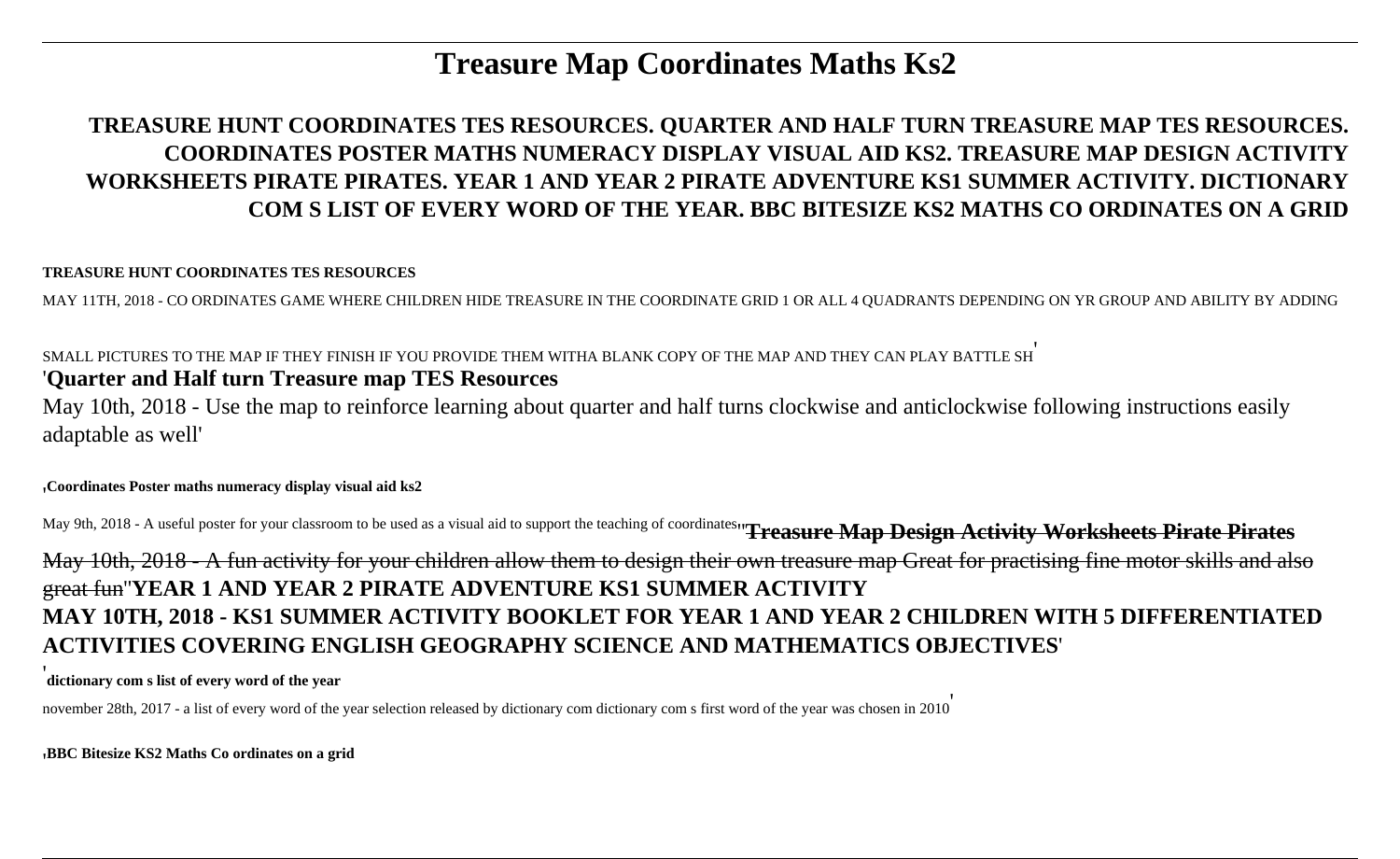March 7th, 2011 - Quiff Boot and Genie make a treasure map and leave clues using different co ordinates Visual demonstration of using these clues clearly given by Grock Playing battleships is a good way to consolidate coordinates Pupils could arrange their chairs into a grid 5 x 6 or whatever is appropriate for.